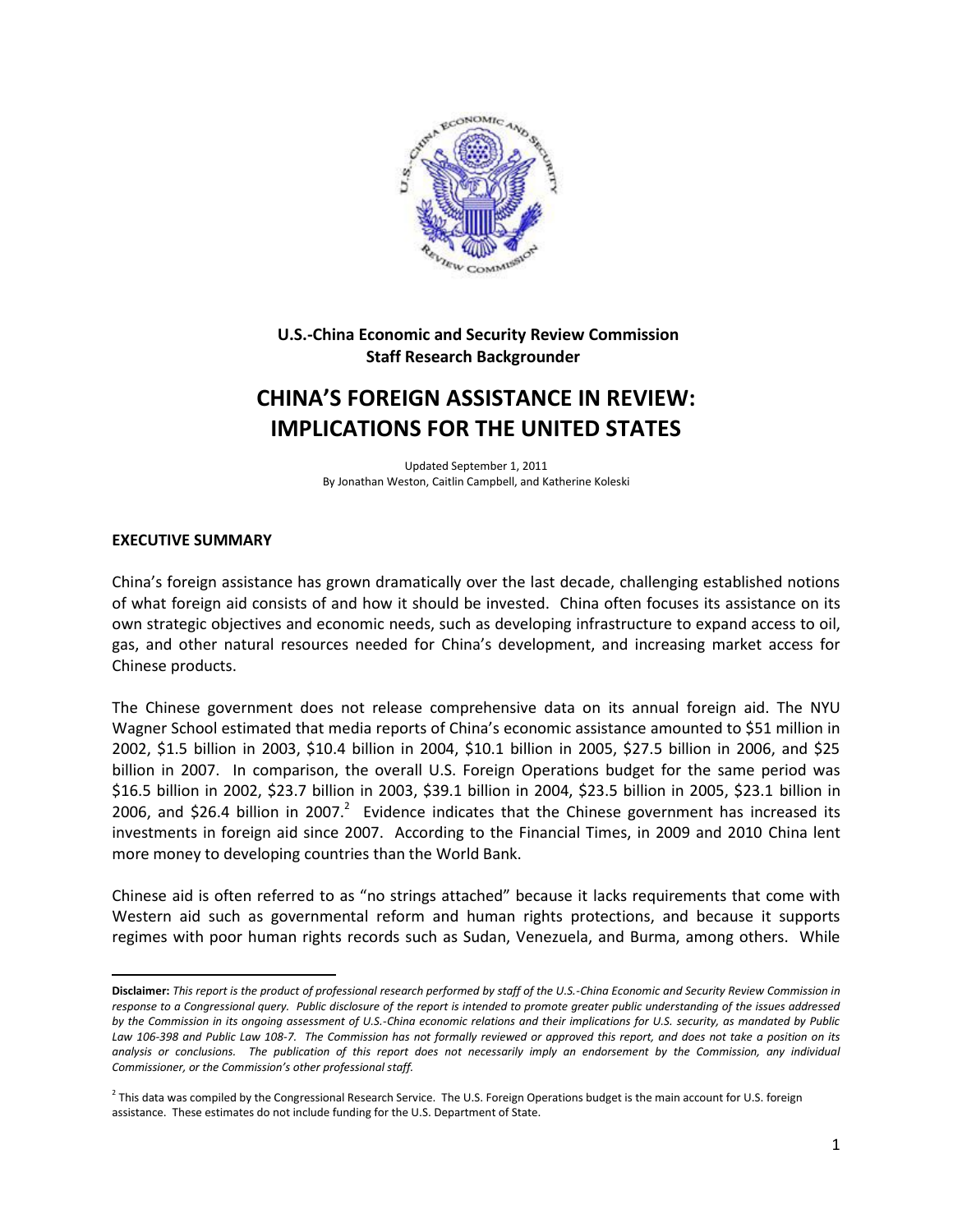not following international standards, China does expect beneficiaries of its aid to meet certain standards of its own, such as diplomatic loyalty on issues such as Taiwan, Tibet and Uyghur asylum seekers.

As China's foreign assistance grows it is likely that the Chinese government will be able to exert greater influence over developing nations, furthering China's strategic objectives. This could potentially undermine key goals of U.S. development aid, including the promotion of democratic governance and market oriented economic reforms.

Multilateral development banks (MDBs), such as the World Bank, are used by China to provide investment and assistance to developing countries. However, while China is vying for more influence in these organizations, the United States is still the dominant shareholding power. The U.S. controls 16.3 percent of the voting power in the World Bank's International Bank for Reconstruction and Development (IBRD), while China controls 4.6 percent. In the Asian Development Bank (ADB) the U.S. controls 15.6 percent of shareholder voting power while China controls 6.1 percent. The United States controls 30 percent of the voting power in the Inter-American Development Bank, in contrast to China's .004 percent. As a consequence of its shareholder status and voting power, the United States has an enhanced ability to project its values on multilateral development banks and encourage democratic governance and market oriented economic reforms.

Currently under Congressional consideration is whether to increase U.S. shares of MDB capital. Following the financial crisis, the United States and other governments agreed to substantial capital increases at the MDBs. If the United States Congress does not authorize and appropriate funds for the MDB shares that the Administration agreed to buy in capital increase negotiations, the relative U.S. shareholding in the MDB will become diluted. This could allow China the opportunity to gain more power over the governance of these institutions.

## **INTRODUCTION**

l

China's foreign assistance has grown dramatically over the last decade, challenging established notions of what foreign aid consists of and how it should be invested. China focuses its assistance on its own strategic objectives and economic needs, such as developing infrastructure such as ports used to haul oil and other commodities back to China; expanding access to oil, gas, and other natural resources needed for China's development; and increasing market access for Chinese products.

Chinese aid is often referred to as "no strings attached" because it lacks requirements that come with Western aid such as governmental reform and human rights protections, and is directed at regimes with poor human rights records such as Sudan, Venezuela, and Burma. While not following international standards, China does expect beneficiaries of its aid to meet certain standards of its own, such as diplomatic loyalty on issues such as Taiwan, Tibet and Uyghur asylum seekers.<sup>3</sup> For example, Beijing has conditioned its foreign assistance on recipient nations ending diplomatic recognition of Taiwan.<sup>4</sup> In another example, in 2010 the Chinese government announced \$1.2 billion in aid and loans for Cambodia

<sup>3</sup> CBC News, "Beijing's Moneyed Advance on Southeast Asia," March 8, 2010. http://www.cbc.ca/news/world/story/2010/03/05/f-chinaeconomic-muscle.html

<sup>4</sup> Peter Richards, "China's checkbook diplomacy wins Dominica," Asia Times Online, April 20, 2004. <http://www.atimes.com/atimes/China/FD20Ad02.html>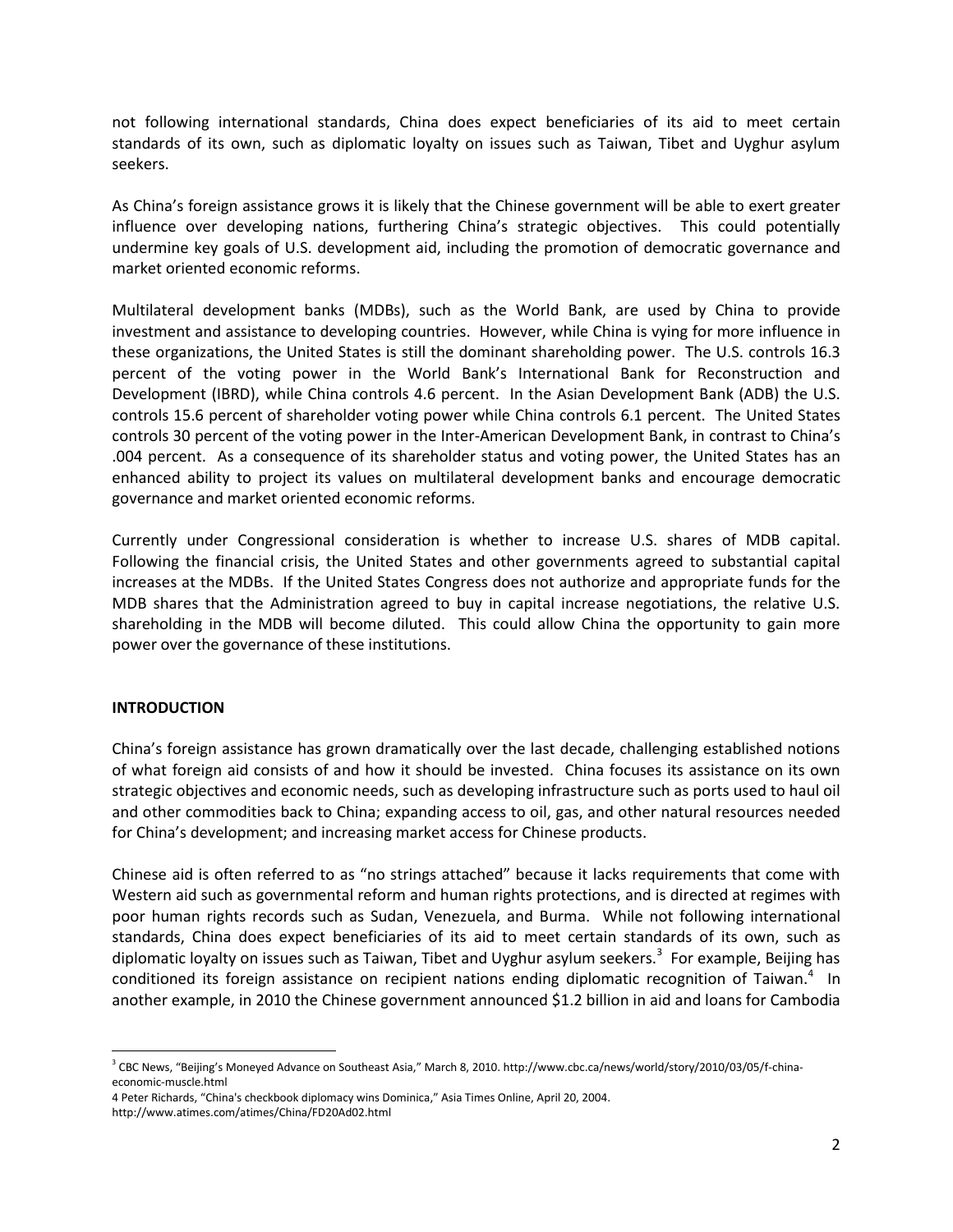one day after Cambodian authorities forcibly deported 20 Uighur asylum seekers to China.<sup>5</sup> In contrast, the United States generally focuses its foreign aid on promoting democratic governance and market oriented economic reforms. Since 2001, combating terrorism has also been a priority of U.S. foreign assistance.<sup>6</sup>

China does not release details on the amount of its foreign aid, its recipients, or the criteria used in granting such assistance. Responsibility for China's aid falls mostly to the Ministry of Commerce, with the participation of the Ministry of Foreign Affairs and the Ministry of Finance, and the oversight of the State Council. This does not mean that China's foreign aid system is well coordinated. In fact, many scholars believe that it is fragmented among various Ministries and levels of government.<sup>7</sup>

The Chinese government considers its foreign aid spending a state secret and data it provides does not list concessional loans, which are a central component of Chinese aid. $8$  Avoiding domestic criticism is one of the government's main concerns, and reporting foreign aid could be unpopular. Many Chinese people still struggle to meet their basic needs, and some argue that the government should improve domestic conditions before sending aid abroad.<sup>9</sup> While the Chinese government did issue a Foreign Aid White Paper in April 2011 that cites a large increase in Chinese foreign assistance, the report did not include annual data. The White Paper said that by the end of 2009, China had provided a total of \$38.83 billion in aid to foreign countries.<sup>10</sup>

This figure likely understates the actual amount of Chinese foreign assistance. One cause is the unreliability of Chinese statistics.<sup>11</sup> In addition, most Chinese aid doesn't easily fit into the Organization for Economic Co-operation and Development (OECD) definition of official development assistance (ODA).<sup>12</sup> Because the OECD definition does not capture all Chinese economic assistance, researchers often rely on media reports or pledges of assistance in order to quantify the amount and nature of Chinese foreign aid.<sup>13</sup> While this provides a more comprehensive understanding of China's foreign assistance, it can also result in inflated data that counts pledges that have not been fulfilled or that have been cancelled. According to some estimates, China's ODA ranges from \$1.5 billion to \$2 billion annually.<sup>14</sup> By OECD standards, China provides ODA on a scale comparable with mid-sized aid donors such as Australia, Belgium or Denmark. In terms of ODA grants, the United States is the world's largest foreign aid donor, far exceeding China.

One of the most comprehensive studies of China's foreign aid was done by the New York University Wagner School in a report prepared for the Congressional Research Service in April 2008 entitled

http://www.chinadevelopmentbrief.com/node/454

l

<sup>5</sup> *Mirror (Phnom Penh),* ''China Provides Additional Aid and Loans of US\$1.2 Billion to Develop the Cambodian Economy,'' December 23, 2009. *http:*// *cambodiamirror.wordpress.com*/*2009*/*12*/*23*/*china-provides-additional-aid-and-loansof- us1–2-billion-to-develop-the-*

*cambodianeconomy-tuesday-22–12–2009*/*;* Associated Press, ''China thanks Cambodia for expulsions,'' December 22, 2009.

<sup>&</sup>lt;sup>6</sup> Thomas Lum, "China's Foreign Aid Activities in Africa, Latin America, and Southeast Asia (R40361)," Congressional Research Service, February 25, 2009.

<sup>7</sup> Carol Lancaster, "The Chinese Aid System," *Center for Global Development,* June 2007

<sup>&</sup>lt;sup>8</sup> Lancaster; See also Phillip C. Saunders, "China's Global Activism: Strategy, Drivers, and Tools," *Institute for National Strategic Studies, National Defense University*, 2006.

<sup>9</sup> China Development Brief, "Communist capital flows downstream: China's aid to Laos," February 1, 2006.

 $10$  China Daily, "White paper: China's foreign aid," April 22, 2011. http://www.chinadaily.com.cn/opinion/2011-04/22/content\_12374296\_3.htm  $11$  Bloomberg Businessweek, "China's Unreliable Economic Statistics," September 28, 2009.

http://www.businessweek.com/globalbiz/content/sep2009/gb20090928\_194572.htm

<sup>12</sup> http://blog.aiddata.org/2011/05/chinas-foreign-aid-white-paper-victory.html

<sup>&</sup>lt;sup>13</sup> Aid Data Blob, "China's foreign aid white paper: a victory for the aid transparency movement?," May 31, 2011.

http://www.theage.com.au/opinion/politics/new-asias-money-redraws-the-aid-map-20110624-1gjj1.html

<sup>&</sup>lt;sup>14</sup> Thomas Lum, "Comparing Global Influence: China's and U.S. Diplomacy, Foreign Aid, Trade and Investment in the Developing World (RL34620)," Congressional Research Service, August 15, 2008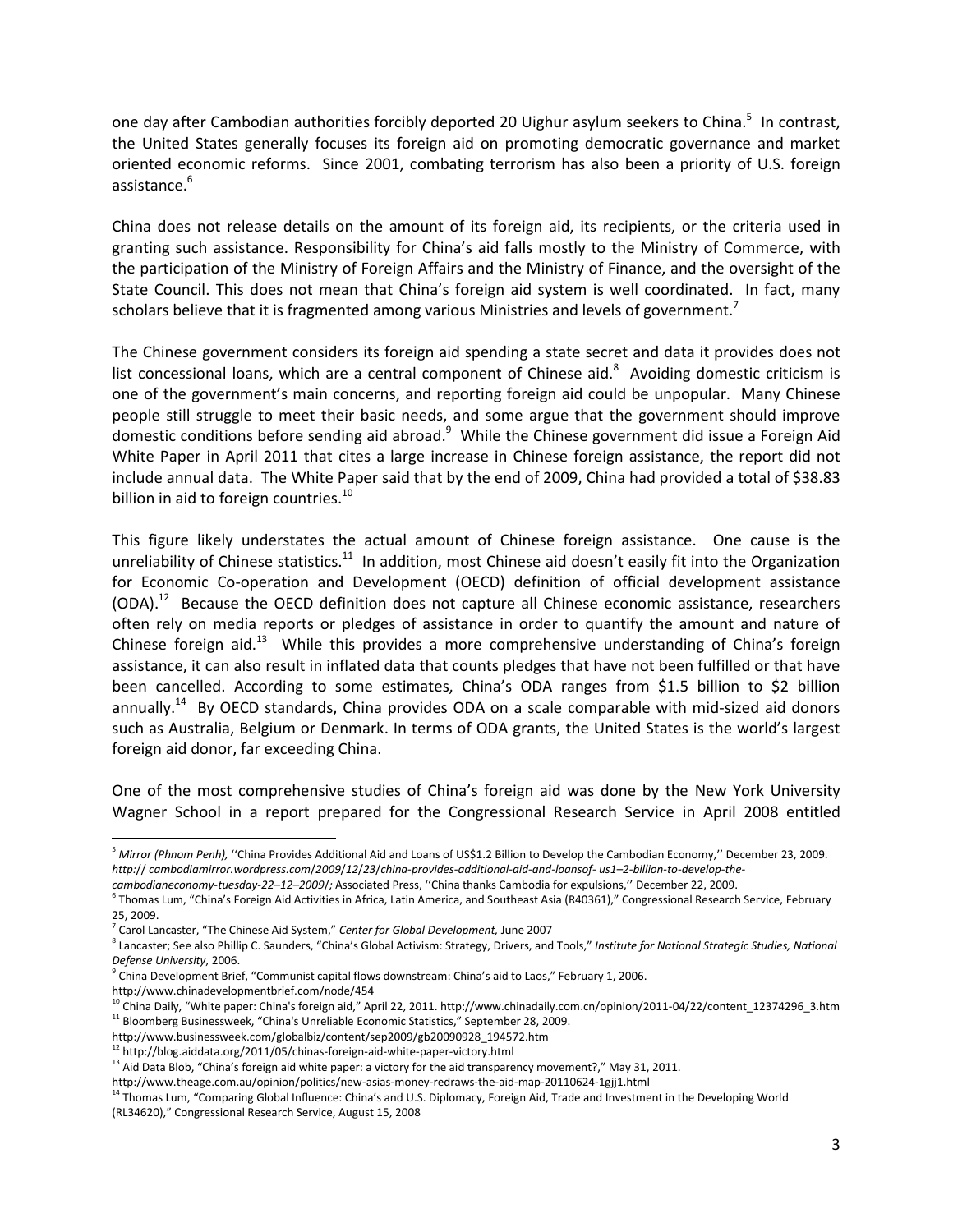"Understanding Chinese Foreign Aid: A Look at China's Development Assistance to Africa, Southeast Asia, and Latin America." The Wagner School numbers include a comprehensive array of Chinese economic assistance, including loans, state-sponsored investments, grants, debt cancellation or relief, and in-kind aid, based on reported offers or pledges.<sup>15</sup> The NYU Wagner School estimated that reports of China's economic assistance amounted to \$51 million in 2002, \$1.5 billion in 2003, \$10.4 billion in 2004, \$10.1 billion in 2005, \$27.5 billion in 2006, and \$25 billion in 2007.<sup>16</sup> In comparison, the overall U.S. Foreign Operations budget for the same period was \$16.5 billion in 2002, \$23.7 billion in 2003, \$39.1 billion in 2004, \$23.5 billion in 2005, \$23.1 billion in 2006, and \$26.4 billion in 2007.<sup>17</sup>

Evidence indicates that the Chinese government has increased its investments in foreign aid since 2007. According to the Financial Times, in 2009 and 2010 China lent more money to developing countries than did the World Bank. While the World Bank made loan commitments of \$100.3 billion from mid-2008 to mid-2010 in response to the economic crisis, the China Development Bank and China Export-Import Bank signed loans of at least \$110 billion over the same period. The Chinese deals include loans-for-oil deals with Russia, Venezuela, and Brazil, as well as other infrastructure development projects. <sup>18</sup> This data is backed up by media reports that China's aid program in Africa has exceeded that of the World Bank.<sup>19</sup>

In addition to bilateral assistance, the United States and China direct development aid to MDBs. While China is vying for more influence in these organizations, the United States is still the dominant shareholding power in the major MDBs. The U.S. controls 16.3 percent of the voting power in the World Bank's International Bank for Reconstruction and Development, while China controls 4.6 percent In the Asian Development Bank the U.S. controls 15.6 percent of shareholder voting power while China controls 6.1 percent. The United States controls 30 percent of the voting power in the Inter-American Development Bank, while China only controls .004 percent.<sup>20</sup> As a consequence of its shareholder status and voting power, the United States has an enhanced ability to project its values on MDBs. $^{21}$  As the Commission noted in its report entitled "The Evolving Role of China in International Institutions," the World Bank "imposes varying degrees of "conditionality" on recipient nations, on a wide range of issues involving the rule of law, accounting standards, transparency, and the development of civil society."<sup>22</sup>

Currently under Congressional consideration is whether to increase U.S. shares of MDB capital. Following the financial crisis, the United States and other governments agreed to substantial capital increases at the MDBs. Complicating this consideration, there are serious concerns about governance of the MDBs. On March 10, 2011 the Senate Foreign Relations Committee's minority staff prepared a

 $\overline{\phantom{a}}$ 

*<sup>15</sup> Referring to the Wager School estimates, CRS warns: "Although the NYU Wagner School study strongly indicates that China has been providing significant and growing amounts of economic assistance to developing countries — if not ODA as defined by the OECD — the totals should be interpreted with caution. Some values may be inflated: Many loans represent offers or pledges that may not have been fulfilled; some projects have been cancelled; some aid endeavors involving several activities or taking several years to complete may have been counted more than once; and some PRC investments that were counted as aid may actually be FDI. In other ways, however, totals may be undervalued, such as when projects or data have not been reported or when Chinese materials and labor have not been included."*

<sup>&</sup>lt;sup>16</sup> Thomas Lum, "China's Assistance and Government-Sponsored Investment Activities in Africa, Latin America, and Southeast Asia (R40940)," Congressional Research Service, November 25, 2009.

<sup>&</sup>lt;sup>17</sup> Thomas Lum, "Comparing Global Influence: China's and U.S. Diplomacy, Foreign Aid, Trade and Investment in the Developing World (RL34620)," Congressional Research Service, August 15, 2008

<sup>&</sup>lt;sup>18</sup> Geoff Dyer, "China's lending hits new heights," Financial Times, January 17, 2011. http://www.ft.com/cms/s/0/488c60f4-2281-11e0-b6a2-00144feab49a.html#axzz1BGs6y8Xa

<sup>&</sup>lt;sup>19</sup> Chris Alden. "China and Africa's Natural Resources: The Challenges and Implications for Development and Governance," South African Institute of International Affairs, September 2009,

 $^{20}$  Martin Weiss, "Multilateral Development Banks: General Capital Increases (R41672)," Congressional Research Service, March 24, 2011

<sup>&</sup>lt;sup>21</sup> Martin Weiss, "Multilateral Development Banks: General Capital Increases (R41672)," Congressional Research Service, March 24, 2011

<sup>&</sup>lt;sup>22</sup> http://www.uscc.gov/researchpapers/2011/TheEvolvingRoleofChinainInternationalInstitutions.pdf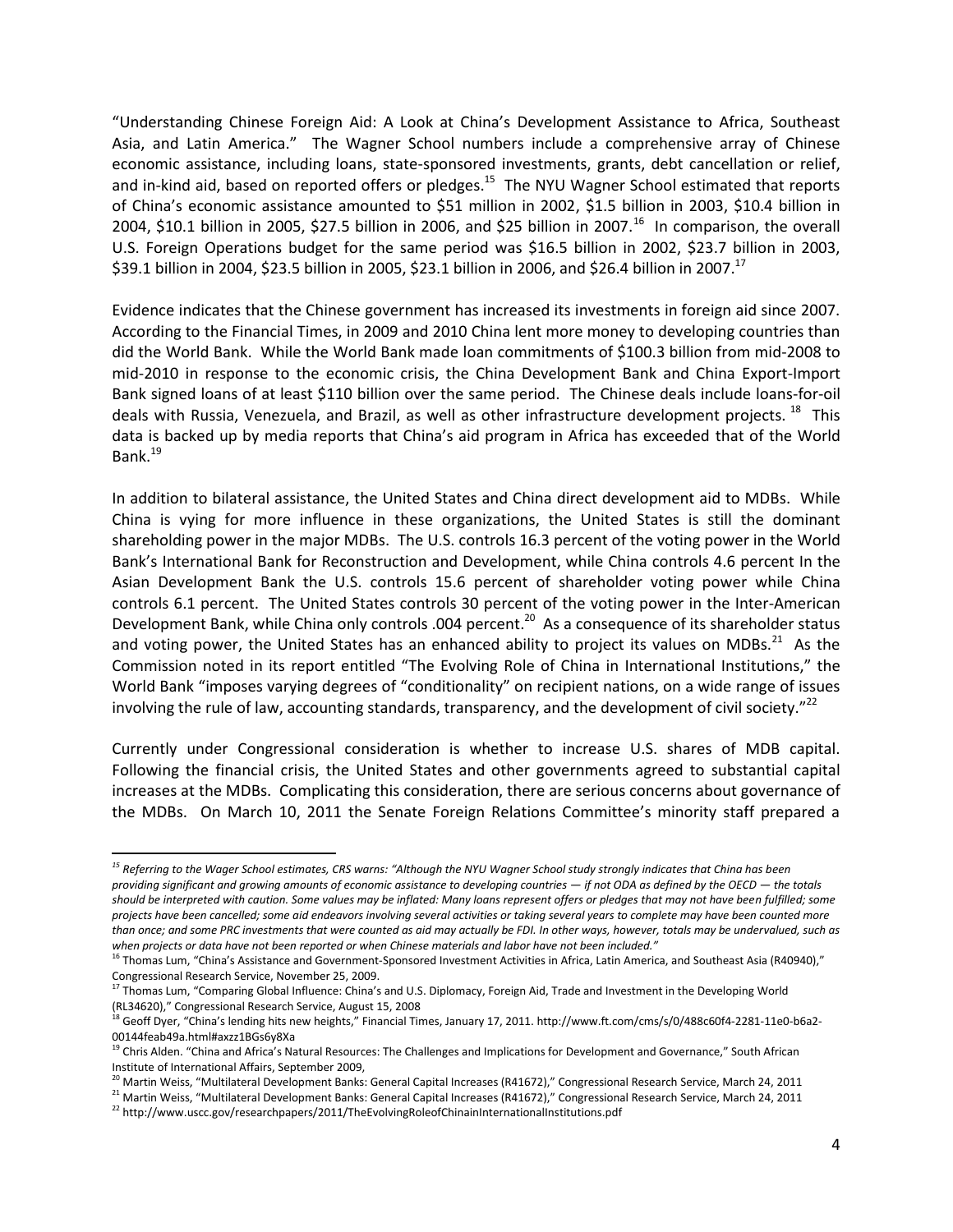report the MDBs that calls on the Administration to demand reforms before committing additional funds.<sup>23</sup> While it is not within the scope of this paper to discuss whether this investment is in the interest of the United States, according to the Congressional Research Service if Congress does not authorize and appropriate funds for the MDB shares the relative U.S. shareholding in the MDB will become diluted.<sup>24</sup> This would provide China an opportunity to increase its power in these institutions. At a July  $27<sup>th</sup>$  hearing of the House Financial Services Subcommittee on International Monetary Policy and Trade on "The Impact of the World Bank and Multi-Lateral Development Banks on U.S. Job Creation," Mr. Benjamin Leo, Research Fellow, Center for Global Development, Former Treasury Department and National Security Council Official, referenced the African Development Bank and testified that "if the U.S. does not provide its contribution for the general capital increase, that creates an opportunity for other members of the intuition to buy those shares. So our voting shares decline and China or another country, but most likely China, could come in and pick up those shares." Past-President and CEO of the Overseas Private Investment Corporation, Robert Mosbacher Jr. , agreed, saying "If the MDBs do not take a lead in financing projects, which most commercial banks are unwilling to finance by themselves, the playing field will be left primarily to the Chinese. With Chinese investment and finance come Chinese approaches on transparency and governance, as well as Chinese political influence." At the same hearing James T. Kolbe, Former Member of Congress, Senior Transatlantic Fellow, German Marshall Fund of the United States, summarized the challenge facing the United States from China, saying: "Countries like China are ready to fill the gaps that the United States, Europe and the multilateral intuitions leave open…. In the developing world, China has stepped up to provide an alternative to MDB financing of infrastructure projects. While the MDB's create opportunities for U.S. trade and investment, the Chinese provide opportunities for Chinese trade and investment. As their economic influence grows, so will their overall global influence."<sup>25</sup>

Most Chinese foreign aid is thought to go to Africa, Latin America, and Southeast Asia. The following sections of this report provide a brief introduction to China's assistance in these regions.

## **CHINA'S FOREIGN AID IN AFRICA<sup>26</sup>**

 $\overline{\phantom{a}}$ 

The vast majority of Chinese investment in Africa is linked to natural resource development and Chinese commercial interests, especially in the telecommunications sector. Lines of credit from China are often tied to the purchase of Chinese goods and services.<sup>27</sup>

China's development assistance to Africa is not conditioned by improvements in governance, economic reform, or human rights conditions. The *Beijing Declaration of the Forum on China-Africa Cooperation*  (2000) states that "The politicization of human rights and the imposition of human rights conditionalities on economic assistance should be vigorously opposed."<sup>28</sup> China's aid to African states is not unconditional, however. *China's African Policy* explicitly conditions official relations with African

<sup>&</sup>lt;sup>23</sup> Senate Committee on Foreign Relations, "The International Financial Institutions: A Call for Change: A Report to the Committee on Foreign Relations, United States Senate," S. Prt 111-43, March 10, 2010

<sup>&</sup>lt;sup>24</sup> Martin Weiss, "Multilateral Development Banks: General Capital Increases (R41672)," Congressional Research Service, March 24, 2011 <sup>25</sup> Testimony Before the House Financial Services Subcommittee on International Monetary Policy and Trade Hearing on "The Impact of the World Bank and Multi-Lateral Development Banks on U.S. Job Creation," U.S. House of Representatives, July 27, 2011.

http://financialservices.house.gov/Calendar/EventSingle.aspx?EventID=252892

<sup>&</sup>lt;sup>26</sup> In this paper, "Africa" refers to sub-Saharan African states.

<sup>&</sup>lt;sup>27</sup> Thomas Lum, "Comparing Global Influence: China's and U.S. Diplomacy, Foreign Aid, Trade, and Investment in the Developing World," Congressional Research Service (August 2008): 98.

<sup>&</sup>lt;sup>28</sup> Forum on China-Africa Cooperation, "Beijing Declaration of the Forum on China-Africa Cooperation", October 12, 2000. http://www.focac.org/eng/wjjh/hywj/t157833.htm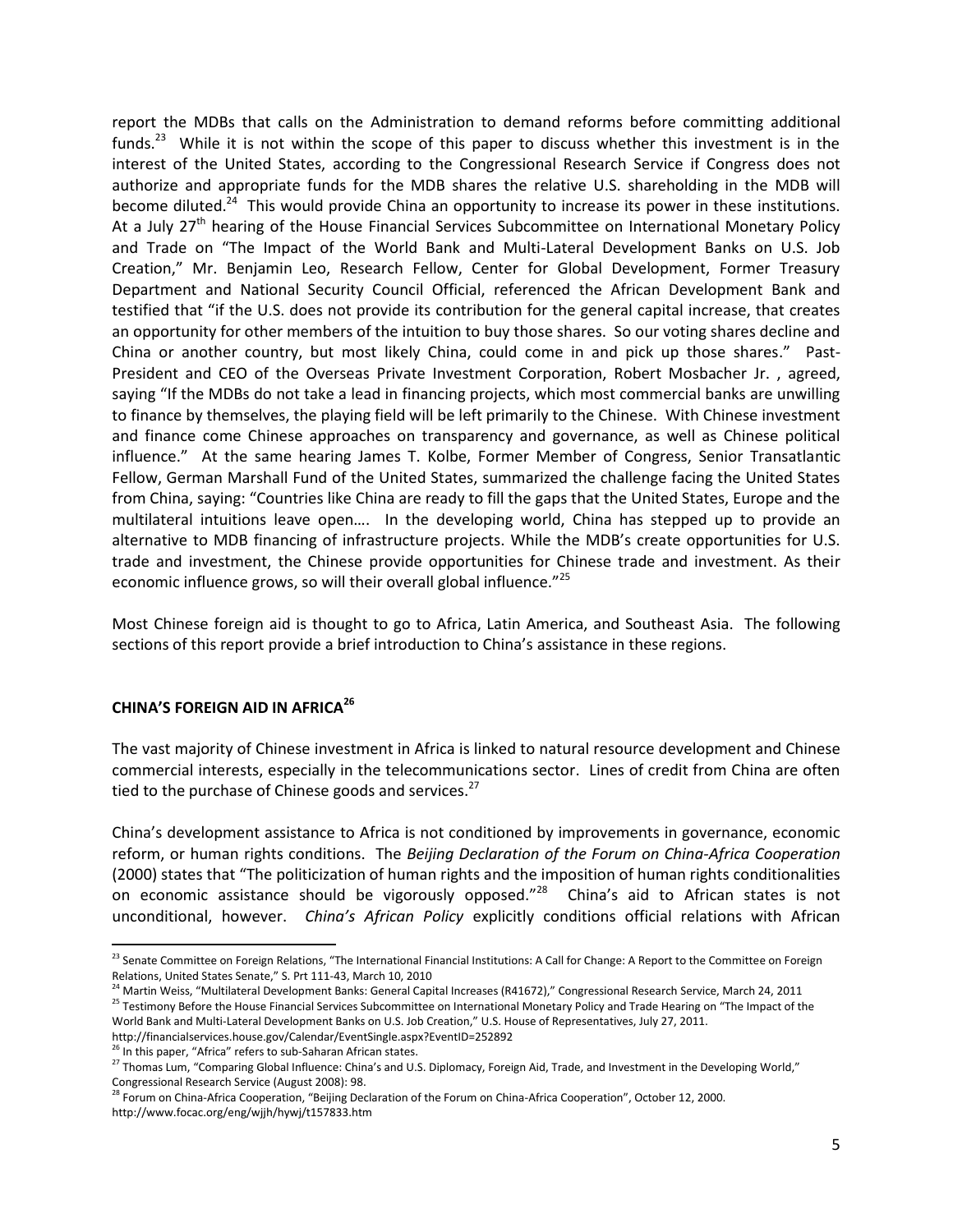governments on adherence to China's "One China" principle regarding the status of Taiwan. China often conditions aid on switching diplomatic recognition from Taiwan to the People's Republic of China.<sup>29</sup> Currently, four of 55 African states recognize Taiwan (Burkina Faso, Gambia, São Tomé, and Swaziland).<sup>30</sup>

Many Western governments and NGOs see China's "no strings attached" non-intervention policy as a mechanism by which China can foster ties with corrupt or abusive regimes in Africa, like those of Zimbabwe and Sudan. China is frequently seen as filling a vacuum left by traditional Western donors reluctant to lend to these governments. In Zambia this June, Secretary of State Clinton said that the United States is concerned that China's foreign assistance and investment in Africa have not been consistent with generally accepted international norms of transparency and good governance, stating "China has not always utilized the talents of the African people in pursuing its business interests."<sup>31</sup> Just a month earlier at IMF and World Bank meetings in Washington, DC, African finance ministers from Chad and Togo extolled Chinese aid while lamenting that traditional Western lending partners do not respond favorably to aid requests.<sup>32</sup> China has long been criticized by the United States and other Western nations for its close relationship with Sudan, whose president, Omar Hassan al-Bashir, was recently welcomed in China despite an International Criminal Court warrant for his arrest for war crimes and crimes against humanity.<sup>33</sup> Opposition to China's support of Sudan – it imports more than 60 percent of Sudan's oil and is the regime's main arms supplier – reached a climax in 2008 when several policymakers and activists threatened to boycott the Beijing Olympics, calling the Games the "Genocide Olympics." 34

While African leaders have generally welcomed China's so-called "no-strings-attached" investment and assistance, reports regularly surface of local discontent with Chinese projects in Africa. Complaints include displacement of African workers with Chinese laborers; lax safety regulations and frequent workplace accidents associated with Chinese-run projects; Chinese products flooding markets and disadvantaging local businesses; shoddy building standards and corrupt dealings between Chinese companies and local officials. $35$  In late 2010, the shooting of 11 Zambian miners by their Chinese managers angered Zambians and made international headlines.<sup>36</sup> Public skepticism of a growing Chinese presence has prompted some opposition movements in southern African nations to campaign on "anti-China" platforms.<sup>37</sup>

 $\overline{\phantom{a}}$ 

<sup>&</sup>lt;sup>29</sup> Ministry of Foreign Affairs of the People's Republic of China, "China's African Policy," January 12 2006. http://www.fmprc.gov.cn/eng/zxxx/t230615.htm

<sup>&</sup>lt;sup>30</sup> Information Office of the State Council, "Full Text: China's Foreign Aid White Paper," April 21, 2011.

http://news.xinhuanet.com/english2010/china/2011-04/21/c\_13839683\_10.htm

<sup>&</sup>lt;sup>31</sup> Michael Malakata, "Clinton Africa Visit Highlights Concerns About Africa," Computer World, June 16, 2011.

http://news.idg.no/cw/art.cfm?id=07C1F2BE-1A64-67EA-E46A1AD79171E146

<sup>&</sup>lt;sup>32</sup> Africa-Asia Confidential, "Give without counting," Vol. 4 No. 7, May 2011.

<sup>33</sup> Andrew Higgins, "Oil Interests Tie China to Sudan Leader Bashir, Even As He Faces Genocide Charges," *Washington Post,* June 22, 2011. *http://www.washingtonpost.com/world/asia-pacific/oil-ties-china-to-sudans-leader--and-his-foes/2011/06/22/AGDlb6fH\_print.html* <sup>34</sup>*Sudan Tribune,* "US says not supporting boycott of Beijing Olympics over Darfur," June 4, 2007. *http://www.sudantribune.com/US-says-notsupporting-boycott-of,22218*; Andrew Higgins, "Oil Interests Tie China to Sudan Leader Bashir, Even As He Faces Genocide Charges," *Washington Post,* June 22, 2011. *http://www.washingtonpost.com/world/asia-pacific/oil-ties-china-to-sudans-leader--and-hisfoes/2011/06/22/AGDlb6fH\_print.html*

<sup>&</sup>lt;sup>35</sup> Stephanie Hanson, "China, Africa and Oil," Council on Foreign Relations (June 2008). http://www.cfr.org/china/china-africa-oil/p9557#p6; *Economist,* "Rumble in the Jungle," April 20, 2011. http://www.economist.com/node/18586678;

<sup>36</sup> *The Telegraph*, "Zambian miners shot by Chinese managers," October 19, 2010.

http://www.telegraph.co.uk/news/worldnews/africaandindianocean/zambia/8073443/Zambian-miners-shot-by-Chinese-managers.html <sup>37</sup> The Economist, "Trying to pull together," April 20, 2010.

http://www.telegraph.co.uk/news/worldnews/africaandindianocean/zambia/8073443/Zambian-miners-shot-by-Chinese-managers.html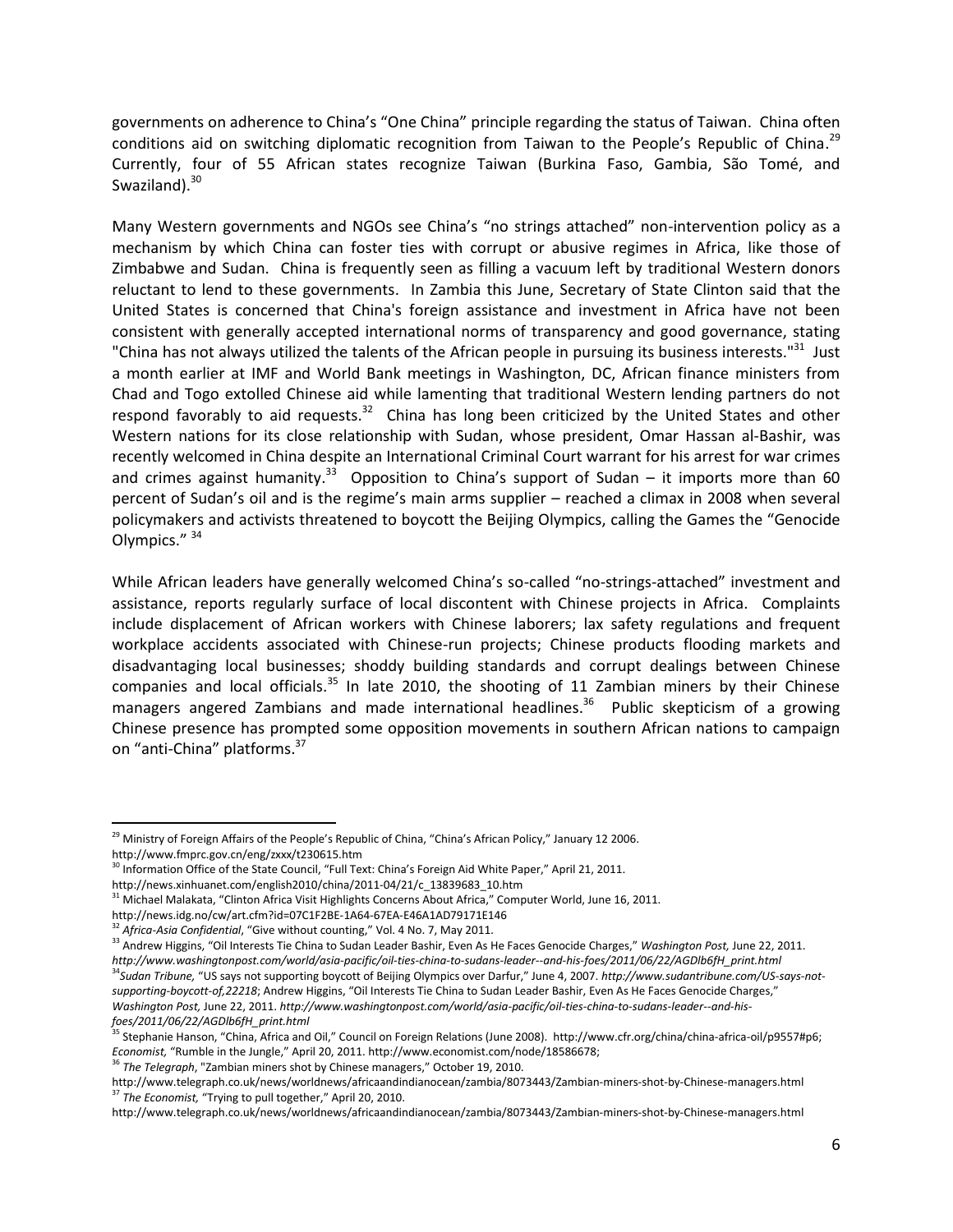China's aid to Africa is difficult to calculate precisely but government pledges and announcements of bank loans and deals indicate that China's assistance to the continent is growing rapidly. According to China's official April 2011 Foreign Aid White Paper, Africa was the destination for 45.7% of Chinese aid in 2009.<sup>38</sup> The NYU Wagner School reported Chinese investment projects and aid in Africa to be \$10 million in 2002, \$838 million in 2003, \$2.3 billion in 2004, \$4 billion in 2005, \$9 billion in 2006, and \$18 billion in 2007.<sup>39</sup> Deborah Brautigam, a scholar of China-Africa relations, reported that China's Export-Import Bank of China pledged \$20 billion in loans from 2007-2009.<sup>40</sup> She notes that, commercial deals and loans aside, China's ODA to Africa was \$1.4 billion in 2007. $^{41}$  Since then, Premier Wen Jiabao has pledged an additional \$10 billion in low-interest loans to African states from 2009-2012.<sup>42</sup>

China also contributes to multilateral assistance efforts directed at African countries. China has contributed to the IMF-sponsored African Capacity Building Foundation, the African Development Bank, and the West African Development Bank, $43$  and has allocated \$8 million to the World Health Organization for use in Africa.<sup>44</sup> The World Bank has increased development assistance to Africa in recent years, allocating \$11.4 billion for development assistance in 2010, up from \$8.2 billion in 2009 and \$5.7 in 2008.<sup>45</sup> In contrast to China, the United States provides most of its assistance to Africa in the form of ODA, mostly channeled through the U.S. Department of State (which contributed an estimated \$5.2 billion in 2008), the President's Emergency Plan for Aids Relief (PEPFAR, which provided \$15 billion from 2003-2008),<sup>46</sup> and the Millennium Challenge Account (which has contributed an estimated \$5.6 billion from 2004-2010). $^{47}$ 

China's development assistance and investment in Africa has been guided by a 2006 official paper entitled *China's African Policy.* This policy paper describes China's goals for creating "a new type of strategic partnership with Africa*,"* and emphasizes the role of the Forum on China-Africa Cooperation (FOCAC) in shaping the China-Africa relationship. In 2006, FOCAC called for a doubling of China's 2006 assistance to Africa by 2009, the cancellation of interest-free governmental loans owed by poor African countries, \$5 billion in preferential loans and buyers' credits for poor African countries by 2009, the establishment of a \$5 billion China-Africa Development Fund, financing for a \$100-\$150 million headquarters for the African Union, and the provision of health and education assistance, including \$40 million in grants for the prevention and treatment of malaria. *China's Africa Policy* also pledges to boost military aid and fight crime by assisting judicial and police forces in Africa. $48$ 

<sup>45</sup> World Bank Annual Reports for 2008, 2009, and 2010.

l <sup>38</sup> Information Office of the State Council of the People's Republic of China, "Full Text: China's Foreign Aid," April 2011.

*http://news.xinhuanet.com/english2010/china/2011-04/21/c\_13839683\_10.htm*

<sup>&</sup>lt;sup>39</sup> Thomas Lum, "China's Foreign Aid Activities in Africa, Latin America, and Southeast Asia (R40361)," Congressional Research Service, February 25, 2009.

<sup>&</sup>lt;sup>40</sup> Thomas Lum, "Comparing Global Influence: China's and U.S. Diplomacy, Foreign Aid, Trade and Investment in the Developing World (RL34620)," Congressional Research Service, August 15, 2008.

 $^{41}$  Deborah Brautigam,, "China's Foreign Aid in Africa: What Do We Know?",(Conference on China in Africa: Geopolitical and Geoeconomic Considerations at the John F. Kennedy School, Harvard Univeristy, May 31 – June 2, 2007).

<sup>42</sup> *Reuters*, "China Offers Big Aid Package to Africa," November 8, 2009. *http://www.nytimes.com/2009/11/09/business/global/09iht-yuan.html* <sup>43</sup> Thomas Lum, "Comparing Global Influence: China's and U.S. Diplomacy, Foreign Aid, Trade and Investment in the Developing World (RL34620)," Congressional Research Service, August 15, 2008

<sup>&</sup>lt;sup>44</sup> Thomas Lum, "Comparing Global Influence: China's and U.S. Diplomacy, Foreign Aid, Trade and Investment in the Developing World (RL34620)," Congressional Research Service, August 15, 2008

*http://web.worldbank.org/WBSITE/EXTERNAL/EXTABOUTUS/EXTANNREP/0,,menuPK:1397243~pagePK:64168427~piPK:64168435~theSitePK:1 397226,00.html*

<sup>&</sup>lt;sup>46</sup> Thomas Lum, "Comparing Global Influence: China's and U.S. Diplomacy, Foreign Aid, Trade and Investment in the Developing World (RL34620)," Congressional Research Service, August 15, 2008.

<sup>47</sup> United States Millennium Challenge Corporation, "Countries and Country Tools," *http://www.mcc.gov/pages/countries*

<sup>48</sup> Thomas Lum, "Comparing Global Influence: China's and U.S. Diplomacy, Foreign Aid, Trade, and Investment in the Developing World," Congressional Research Service (August 2008): 111.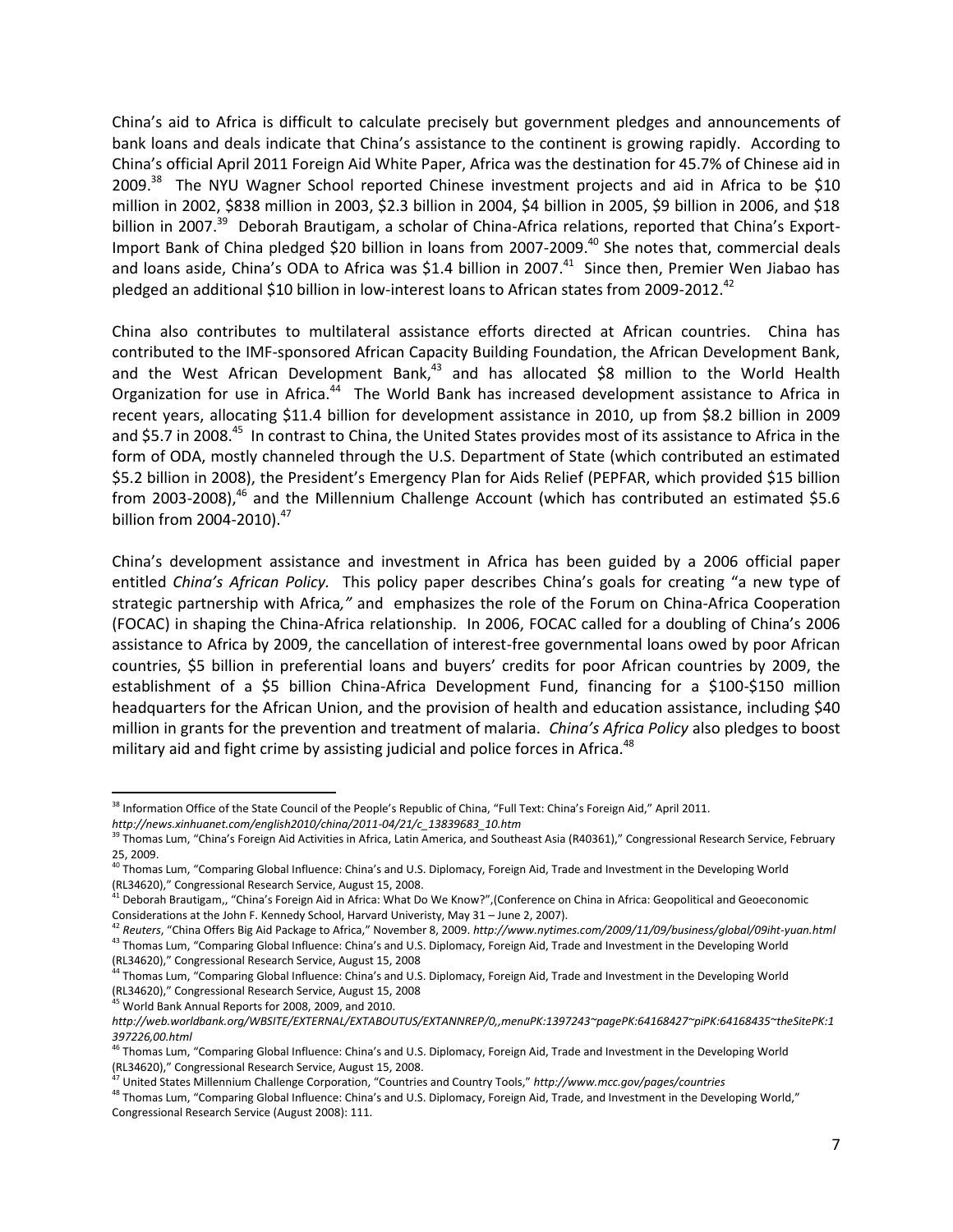China's commercial and development assistance often go hand-in-hand in Africa, especially in the telecommunications sector. In 2009, China invested \$10 billion in developing Africa's telecommunications and extractive industries, making China the largest single investor in Africa.<sup>49</sup> Loans to fund and operate telecommunications infrastructure have been tied to China's state-controlled companies Huawei and ZTE, which together have been awarded more telecommunications contracts in Africa than any other telecom company in the world.<sup>50</sup> For example, in 2007, Zambia was granted a \$48 million loan from China to improve the country's telecommunication sector. Huawei was contracted to provide all equipment and services for the loan. A 2009 China Export-Import Bank loan to Zimbabwe will fund, among other things, a fiber-optic network under the Indian Ocean to the East African Submarine Cable System, with the condition that all technology and services be contracted from Chinese companies.<sup>51</sup> These developments suggest a risk that Chinese telecommunications infrastructure may edge out U.S. businesses from regional markets. A 2011 U.S.-China Economic and Security Review Commission report noted that as China expands its telecommunications goods and services in emerging markets, it is able to influence the development of telecom standards, thereby increasing the ability of Chinese companies to compete in those markets.<sup>52</sup>

## **CHINA'S FOREIGN AID IN LATIN AMERICA<sup>53</sup>**

The number of Chinese investment projects and aid in Latin America has rapidly grown in the past five years. China's bilateral aid has focused on acquiring natural resources, encouraging Taiwan's remaining regional supporters to officially recognize the People's Republic of China instead of Taiwan, and expanding market access. In addition to bilateral aid, China has sought to increase its role in regional aid organizations such as the Inter-American Development Bank.

With its growing economic clout, China is becoming an alternative to the United States as a source of funding for infrastructure projects and humanitarian aid.<sup>54</sup> For example, when Ecuador defaulted on its global bonds in 2008, China stepped in to provide financing to keep the government running.<sup>55</sup> Chinese assistance also supports regimes of concern to the United States. The rise of China as an alternative source of financing for projects has raised concerns about the ability of the United States and Europe to encourage progress on human rights, good governance, and environmental protection issues with countries such as Venezuela or Bolivia.<sup>56</sup> For example, Chinese funding prolongs the ability of the Hugo Chávez regime in Venezuela to fund revolutionary activities both domestically and in the region.<sup>57</sup>

*http://news.idg.no/cw/art.cfm?id=07C1F2BE-1A64-67EA-E46A1AD79171E146*

 $\overline{\phantom{a}}$ 

<sup>49</sup> Michael Malakata, "Clinton Africa Visit Highlights Concerns About Africa," *Computer World*, June 16, 2011. *http://news.idg.no/cw/art.cfm?id=07C1F2BE-1A64-67EA-E46A1AD79171E146*

<sup>50</sup> Michael Malakata, "Clinton Africa Visit Highlights Concerns About Africa," *Computer World*, June 16, 2011.

*http://news.idg.no/cw/art.cfm?id=07C1F2BE-1A64-67EA-E46A1AD79171E146* <sup>51</sup> Michael Malakata, "Clinton Africa Visit Highlights Concerns About Africa," *Computer World*, June 16, 2011.

<sup>52</sup> U.S.-China Economic and Security Review Commission, "*The National Security Implications of Investments and Products from The People's Republic of China in the Telecommunications Sector."* January 2011.

*http://www.uscc.gov/RFP/2011/FINALREPORT\_TheNationalSecurityImplicationsofInvestmentsandProductsfromThePRCintheTelecommunication sSector.pdf*

<sup>&</sup>lt;sup>53</sup> Latin America refers to all the countries in the Caribbean, Central America, and South America.

<sup>54</sup> Simon Romero and Alexei Barrionuevo, "Deals Help China Expand Sway in Latin America," *The New York Times,* April 15, 2009.

<sup>55</sup> Mercedes Alvaro, "China, Ecuador Sign \$2 Billion Loan Deal," *Wall Street Journal,* June 28, 2011.

<sup>56</sup> Cynthia J. Arson and Jeffrey Davidow, ed. "China, Latin America, and the United States: The New Triangle," *Woodrow Wilson International Center for Scholars,* January 2011. *http://wilsoncenter.org/topics/pubs/LAP\_120810\_Triangle\_rpt.pdf*

<sup>&</sup>lt;sup>57</sup> Evan Ellis, ""Venezuela's Relationship with China: Implications for the Chávez Regime and the Region," Center for Hemispheric Defense Studies, August 18, 2010. https://www6.miami.edu/hemispheric-policy/Ellis\_Venezuelas\_Relationship\_w\_China.pdf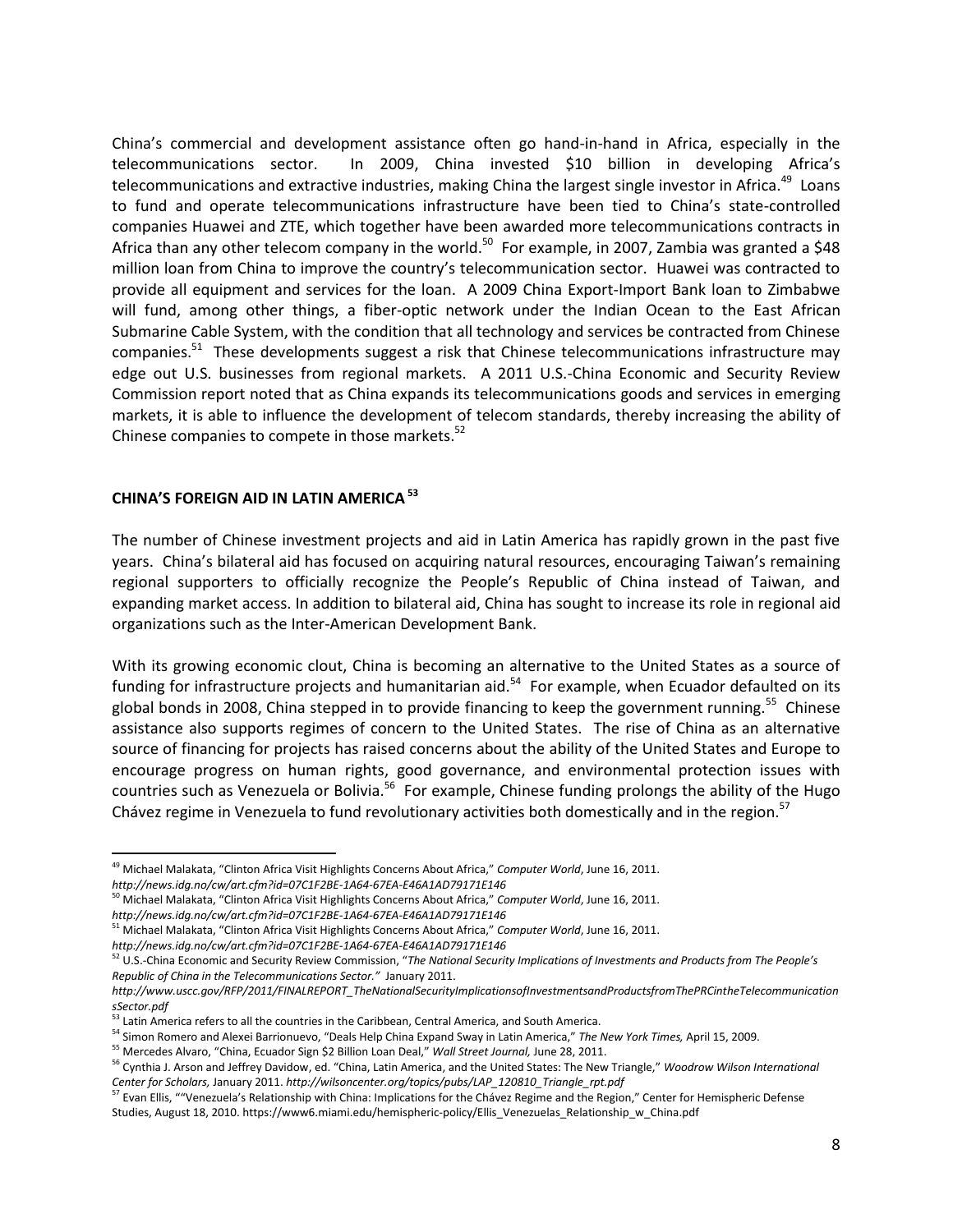According to the OECD, the United States was the top provider of ODA to Latin America from 2002-2007 providing \$11.4 billion of bilateral aid, followed by Japan (\$5.4 billion), Spain (\$4.1 billion), and Germany (\$4.1 billion).<sup>58</sup> Following a slight fall to second in 2008 behind Spain, the United States regained its position as the region's largest provider of ODA in 2009 with \$2.2 billion.<sup>59</sup> As previously mentioned, Chinese aid often includes assistance that is not considered ODA.According to research by the NYU Wagner School, reported Chinese investment projects and aid in Latin America between 2002 and 2007 totaled an estimated \$27.2 billion, made up of \$4 million in 2002, \$1 million in 2003, \$7 billion in 2004, \$3 billion in 2005, \$16.3 billion in 2006, and \$400 million in 2007.<sup>60</sup> This estimate is double the amount of ODA the United States provided Latin America from 2002-2007. Since 2007, China has increased its investment in Latin America. According to Deloitte & Touche, China invested \$4 billion in Latin America from May 2009 to June 2010 and \$15.6 billion in Latin America from May 2010 to June 2011.<sup>61</sup>

China's focus on resource acquisition in the region has continued since 2007. From May 2010 to June 2011 nearly three-quarters of Chinese investment in Latin America went to the energy sector.<sup>62</sup> For example, China has pursued 'loan-for-oil' deals with countries in the region such as a \$20 billion loan package in 2010 to Venezuela in exchange for deliveries of oil extracted by Chinese firms in the country and a \$1 billion loan with the China Development Bank in 2009.<sup>63</sup> The China Development Bank also pursued a \$15 billion loan agreement in Bolivia to develop the world's largest iron ore deposit in 2010, including offering to build a railroad and infrastructure to the port.<sup>64</sup> As China seeks to ensure reliable access to the raw materials necessary for its economic development, further aid to natural resource sectors is expected to continue.

Chinese funding of various infrastructure projects in the region generally seeks to expand access to raw materials. For example, in February 2011 China and Colombia announced plans to build a 220 kilometer railway, nicknamed the "dry canal", as an alternative to the Panama Canal.<sup>65</sup> In addition to providing an alternate, faster route between the Caribbean and the Pacific for containers, this dry canal would help connect Colombia's large coal reserves located close to the Caribbean to the rapidly growing Chinese market.<sup>66</sup> The project is still under negotiation, but similar projects proposed by Nicaragua, Costa Rica, Mexico, and Honduras have fallen through due to concerns regarding high construction costs and future profitability.<sup>67</sup> Colombia and China are also negotiating a \$7.6 billion project funded by the China

l

<sup>&</sup>lt;sup>58</sup> Data from the Organization for Economic Co-Operation and Development, International Development Statistics.

<sup>&</sup>lt;sup>59</sup> Spain was the largest provider of aid in 2008 with \$2.3 billion; Data from the Organization for Economic Co-Operation and Development, International Development Statistics.

<sup>&</sup>lt;sup>60</sup> Thomas Lum, "China's Foreign Aid Activities in Africa, Latin America, and Southeast Asia (R40361)," Congressional Research Service, February 25, 2009.

 $^{61}$  For the 2010-2011, Argentina received 41 percent and Brazil received 59 percent of Chinese investment in the region. Jude Webber, "Chinese investment surges in LatAm," *Financial Times,* June 14, 2011. http://blogs.ft.com/beyond-brics/2011/06/14/chinese-investmentsurging-in-latin-america/#axzz1SZGx3RJJ

<sup>62</sup> Jude Webber, "Chinese investment surges in LatAm," *Financial Times,* June 14, 2011. http://blogs.ft.com/beyond-brics/2011/06/14/chineseinvestment-surging-in-latin-america/#axzz1SZGx3RJJ

<sup>&</sup>lt;sup>63</sup> Venezuela would repay with daily oil shipments averaging 100,000 barrels for ten years, and Ecuador would provide a daily supply of 96,000 barrels of crude oil for two years. R. Evan Ellis, "Venezuela's Relationship with China: Implications for the Chavez Regime and the Region," August 18, 2010. *https://www6.miami.edu/hemispheric-policy/Ellis\_Venezuelas\_Relationship\_w\_China.pdf*. ; and Jijo Jacob, "Ecuador, China sign \$1 billion cash-for-crude loan deal," *International Business Times,* September 1, 2010.

*http://www.ibtimes.com/articles/48140/20100901/ecuador-china-energy-crude-latin-america-petrochina-petroecuador-opec-loan.htm* <sup>64</sup> Dorothy Kosich, "China may help Bolivia finance El Mutun," *Mineweb,* May 28, 2010.

*http://www.mineweb.com/mineweb/view/mineweb/en/page39?oid=105501&sn=Detail*

<sup>65</sup> John Paul Rathbone and Naomi Mapstone, "China in talks over Panama Canal rival," *Financial Times,* February 13, 2011.

*http://www.ft.com/intl/cms/s/0/7e14756c-37a9-11e0-b91a-00144feabdc0.html#axzz1SZFdUUsO*

<sup>66</sup> Colombia is the world's fifth biggest coal producer. Jonathan Wheatley, "Colombia's smart canal," *Financial Times,* February 14, 2011. http://blogs.ft.com/beyond-brics/2011/02/14/colombias-smart-canal/#axzz1SZGx3RJJ

<sup>67</sup> Vivian Sequera, "Is Colombia 'dry canal' plan real?," *Associated Press,* March 14, 2011.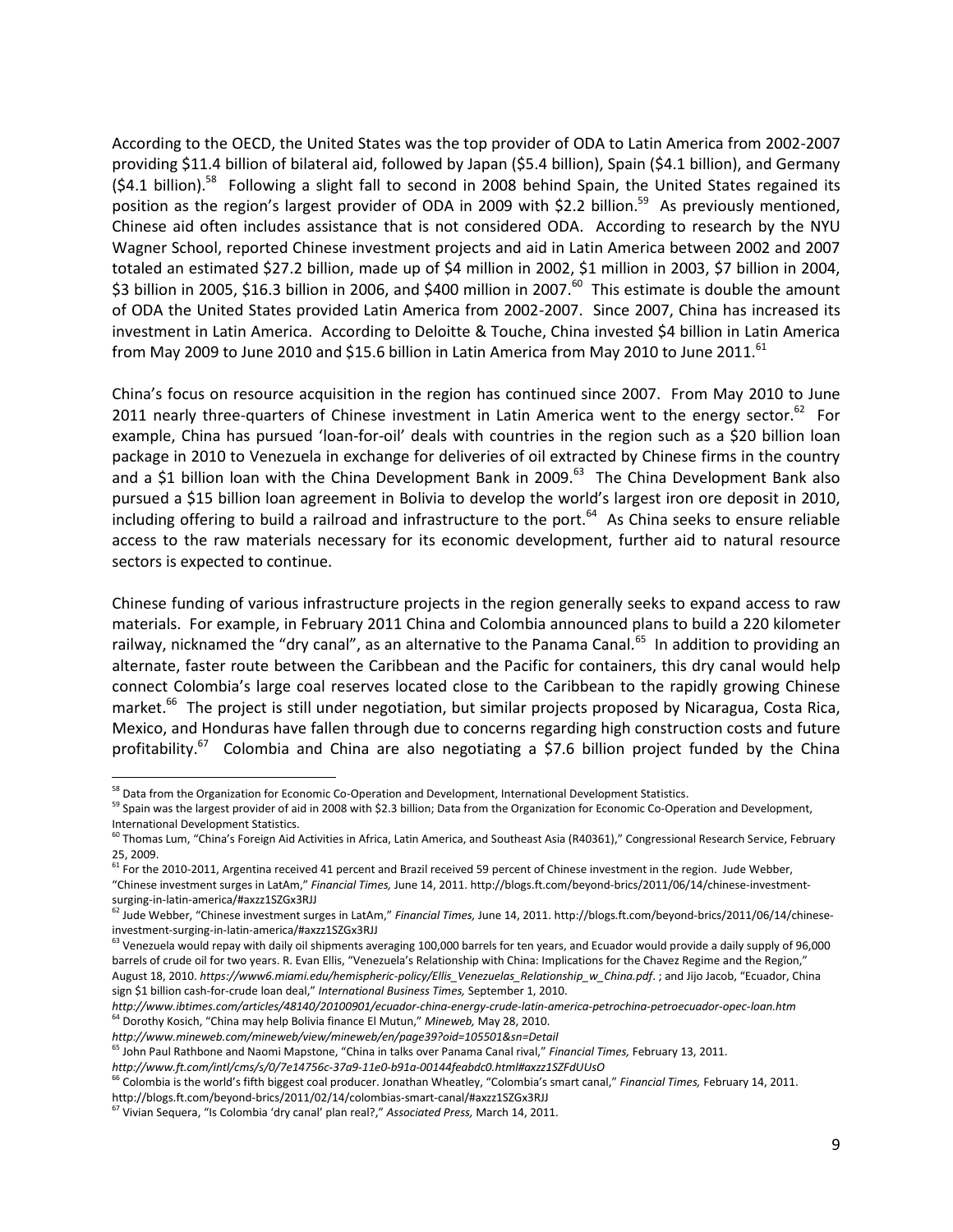Development Bank and operated by the China Railway Group to add 791 kilometers of railway and expand the Pacific port Buenaventura.<sup>68</sup> In addition to resource-focused projects, China has provided financing for the construction of national stadiums in the Bahamas, Costa Rica, the Dominican Republic, Jamaica, and Suriname as well as provided low-interest loans for the construction of a national university and national hotel in the Dominican Republic.<sup>69</sup>

Similar to other regions, another goal of Chinese investment in Latin America is to encourage the 12 remaining Latin American countries that recognize Taiwan to switch their diplomatic recognition to the People's Republic of China by offering significant aid packages and other economic incentives. In 2004, China's pledge of \$112 million in aid over six years successfully persuaded Dominica to shift its recognition to the People's Republic. Costa Rica also received significant benefits when it switched recognition to mainland China in 2007, including \$300 million in government bonds and various infrastructure and public works projects, \$10 million in cash donations, and \$83 million for a new national soccer stadium.<sup>70</sup> However, not all countries have been satisfied with their aid packages. For example, St. Lucia switched its allegiance back to Taiwan after frustration with the terms of Chinese aid.<sup>71</sup> The remaining countries may be holding out for more lucrative deals with China.<sup>72</sup> China's willingness to contribute civilian police to assist with the United Nations' peacekeeping operation to Haiti, a country that still recognizes Taiwan, is believed by some scholars to be another method the Chinese are using to encourage countries to switch recognition from Taiwan to mainland China.<sup>73</sup> Competition over official recognition of these remaining countries may increase tension between China and Taiwan in the future, potentially spilling over into U.S.-China relations.

China is also seeking to use its aid to expand access to the emerging Latin American consumer market and ensure demand for its products. For example, as part of China's \$20 billion loan package to Venezuela in 2010, the Venezuelan government was required to use a portion of the funds to purchase 300,000 consumer appliances from the Chinese company Haier as well as to use Chinese companies to extract the oil needed to pay back the loan.<sup>74</sup> Similarly, a \$300 million loan from China to assist in the development of a new national airline requires Venezuela to buy aircraft made in China.<sup>75</sup> Other countries such as Bolivia have faced similar requirements in loans from China.<sup>76</sup> These loan agreement

*policy/Ellis\_Venezuelas\_Relationship\_w\_China.pdf*

 $\overline{a}$ 

<sup>68</sup> John Paul Rathbone and Naomi Mapstone, "China in talks over Panama Canal rival," *Financial Times,* February 13, 2011.

*http://www.ft.com/intl/cms/s/0/7e14756c-37a9-11e0-b91a-00144feabdc0.html#axzz1SZFdUUsO*

<sup>&</sup>lt;sup>69</sup> For a more comprehensive list of development projects by China, see Hartmut Sangmeister, "China's Development Policy Engagement in Latin America and the Caribbean," *Digital Development Debates*.

<sup>&</sup>lt;sup>70</sup> Carola McGiffert, Ed. *Chinese Soft Power and Its Implications for the United States – Competition and Cooperation in the Developing World,* Center for Strategic and International Studies, March 2009. http://csis.org/files/media/csis/pubs/090305\_mcgiffert\_chinesesoftpower\_web.pdf; R. Evan Ellis, "Chinese Soft Power in Latin America: A Case Study," *National Defense University*, Issue 60, 1<sup>st</sup> Quarter 2010. *http://www.ndu.edu/press/lib/images/jfq-60/JFQ60\_85-91\_Ellis.pdf*

<sup>71</sup> R. Evan Ellis, *China in Latin America* (Boulder, Colorado: Lynne Rienner Publishers, 2009). p. 248.

 $^{72}$  For example, St. Kitts was considering switching its recognition to mainland China until Taiwan provided US\$8 million for a stadium Carola McGiffert, Ed. *Chinese Soft Power and Its Implications for the United States – Competition and Cooperation in the Developing World,* Center for Strategic and International Studies, March 2009. http://csis.org/files/media/csis/pubs/090305\_mcgiffert\_chinesesoftpower\_web.pdf <sup>73</sup> Bates Gill and Chin-Hao Huang, "China's Expanding Role in Peacekeeping," *Stockholm International Peace Research Institute,* November 25, 2009. *http://books.sipri.org/files/PP/SIPRIPP25.pdf*

<sup>&</sup>lt;sup>74</sup> Venezuela would repay with daily oil shipments averaging 100,000 barrels for ten years. R. Evan Ellis, "Venezuela's Relationship with China: Implications for the Chavez Regime and the Region," August 18, 2010. *https://www6.miami.edu/hemispheric-*

<sup>&</sup>lt;sup>75</sup> Venezuela would repay with daily oil shipments averaging 100,000 barrels for ten years. R. Evan Ellis, "Venezuela's Relationship with China: Implications for the Chavez Regime and the Region," August 18, 2010. *https://www6.miami.edu/hemisphericpolicy/Ellis\_Venezuelas\_Relationship\_w\_China.pdf*

 $^{76}$  In a \$15 billion loan arrangement between Bolivia and China, Bolivia would need to word with the Chinese mining firm Chung Hsing Mining. Dorothy Kosich, "China may help Bolivia finance El Mutun," *Mineweb,* May 28, 2010.

http://www.mineweb.com/mineweb/view/mineweb/en/page39?oid=105501&sn=Detail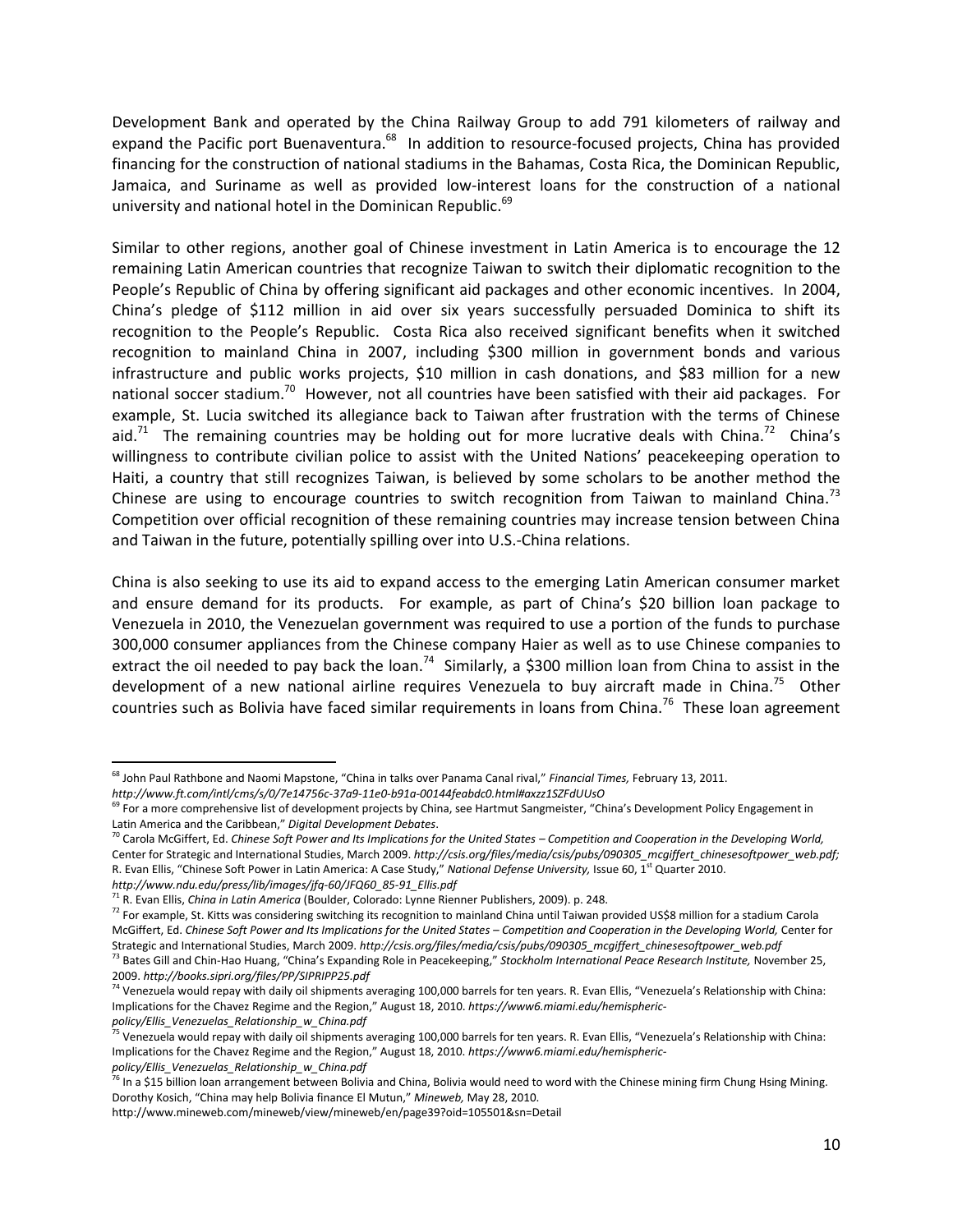requirements have assisted Chinese firms in gaining access to new markets and built up global demand for developing Chinese industries.

In addition to direct bilateral aid, China has increased its participation in regional development organizations. In 2008, China became a donor member of the Inter-American Development Bank, donating over \$350 million for public and private sector projects.<sup>77</sup> In 2009, the Inter-American Development Bank signed partnership agreements with the Export-Import Bank of China and China Development Bank to finance various projects in the region, strengthening China's presence in the region as an alternative for funding.<sup>78</sup> More specifically, in 2011, the Chinese Export-Import Bank and the Inter-American Development Bank are expected to provide over \$1 billion for major infrastructure projects within Latin America. 79

The United States still exerts more influence over MDBs in Latin America than does China. For example, the United States controls 30 percent of the voting power in the Inter-American Development Bank in contrast to China's .004 percent.<sup>80</sup> In addition, both the World Bank and the United States continue to provide significant amounts of aid to Latin America. The World Bank has played an important role in providing development aid to the region, lending \$31.1 billion from 2002-2007.<sup>81</sup> In contrast to Chinese assistance, energy and mining made up only 3 percent of total World Bank lending to the region during the same period.<sup>82</sup> From 2008-2010, 65 percent of the \$32.6 billion the World Bank lent to the region went to four sectors: law and justice and public administration (21 percent), health and other social services (20 percent), transportation (14 percent), water, sanitation, and flood protection (10 percent).  $^{83}$ 

## **CHINA'S FOREIGN AID IN SOUTHEAST ASIA<sup>84</sup>**

China has a strong presence in Southeast Asia. As in other areas of the world, a major part of China's foreign assistance activity in Southeast Asia is in infrastructure, natural resources, and energy development. Securing energy resources in the region not only helps meet China's growing energy needs but addresses security concerns as well. In 2003 Chinese President Hu Jintao identified "the Malacca Dilemma," noting that if ''certain major powers'' (referring to the United States) were bent on controlling the strait, China would have no independent source of energy except for what it could get over land. <sup>85</sup>

 $\overline{\phantom{a}}$ 

<sup>85</sup> U.S.-China Economic and Security Review Commission, "2010 Annual Report to Congress," Chapter 3, Section 1, November 2010.

http://www.uscc.gov/annual\_report/2010/Chapter3\_Section\_1%28page119%29.pdf

<sup>77</sup>William Ratliff, "China's Latin American Tango," *Wall Street Journal*, November 27, 2008.

<sup>78</sup> R. Evan Ellis, "The New Chinese Engagement With Latin America: Understanding Its Dynamics and the Implications for the Region," *Booz Allen Hamilton,* March 3, 2006. *http://www6.miami.edu/hemispheric-policy/EllisTheNewChineseEngagementWithLatinAmerica030306.pdf* <sup>79</sup> Kenneth Rapoza, "China Readies Latin America Fund, in Yuan," *Forbes,* April 30, 2011.

*http://blogs.forbes.com/kenrapoza/2011/04/30/chinese-readies-latin-america-fund-without-dollars/*

<sup>&</sup>lt;sup>80</sup> Inter-American Development Bank, "Capital Stock and Voting Power," February 2009. http://www.iadb.org/en/about-us/capital-stock-and*voting-power,3166.html*

<sup>81</sup> Compiled from the World Bank Annual Reports from 2002 to 2007.

<sup>82</sup> "World Bank Lending to Borrowers in Latin America and the Caribbean by Theme and Sector, Fiscal 2002-2007," *The World Bank, http://web.worldbank.org/WBSITE/EXTERNAL/EXTABOUTUS/EXTANNREP/EXTANNREP2K7/0,,contentMDK:21497538~menuPK:4187908~pageP K:64168445~piPK:64168309~theSitePK:4077916~isCURL:Y,00.html*

<sup>83</sup> "World Bank Lending by Theme and Sector, by Region, Fiscal 2005-2010," *The World Bank,* 2010.

*http://web.worldbank.org/WBSITE/EXTERNAL/EXTABOUTUS/EXTANNREP/EXTANNREP2010/0,,contentMDK:22626599~menuPK:7115719~page PK:64168445~piPK:64168309~theSitePK:7074179,00.html*

<sup>84</sup> Southeast Asia refers to Brunei, Burma, Cambodia, East Timor, Indonesia, Laos, Malaysia, Philippines, Singapore, Thailand, and Vietnam.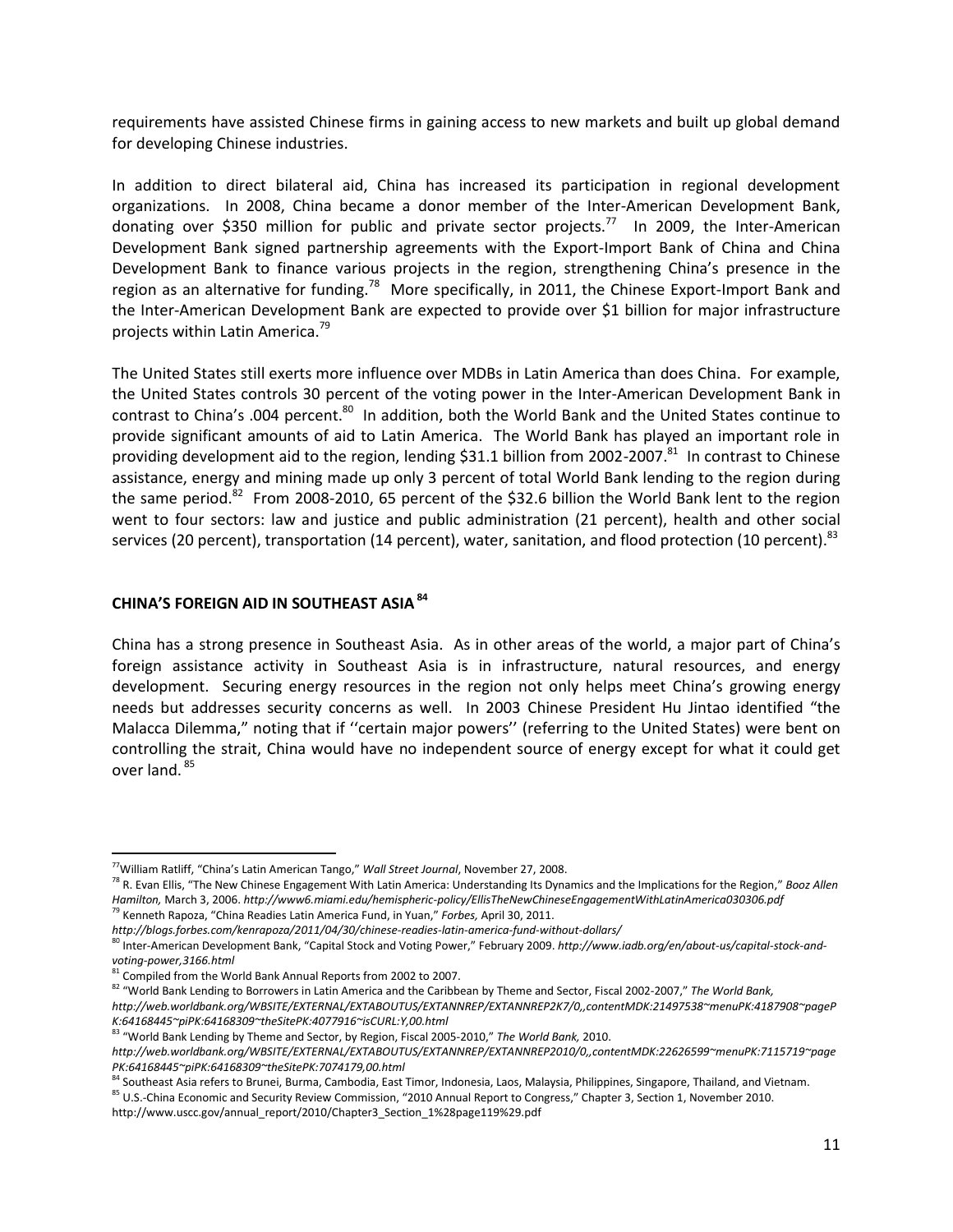Achieving diplomatic and strategic goals are a central focus of China's foreign aid in Southeast Asia. As the U.S.-China Commission noted in its 2010 Annual Report to Congress, China has three main objectives in Southeast Asia: (1) increasing its influence in the region so that it can maneuver more freely to achieve wider political, economic, and security goals; (2) portraying itself as a peaceful neighbor; and (3) isolating Taiwan and deterring Southeast Asian nations from engaging with what China considers a rogue province.<sup>86</sup>

As in other regions, China fills the void in assistance left by Western donors in nations of concern to the United States. For example, Beijing is a primary patron of Burma, Cambodia, and Laos, and "provides an implicit security guarantee" to these countries. $87$  Chinese aid has the potential to undermine U.S. interests in promoting democracy and human rights in the region. For example, in 2003, China provided Burma with a \$200 million loan after the United States imposed sanctions against Burma for human rights violations.<sup>88</sup> In December 2009, Chinese Vice President Xi Jinping signed a deal with Burma for a 1,240-kilometre pipeline to bring crude oil from western Burma to southern China.<sup>89</sup> A few days after signing the pipeline deal with Burma, Xi traveled to Cambodia to announce \$1.2 billion in aid and loans for Cambodia. Only one day prior to Vice President Xi's arrival, Cambodian authorities forcibly deported 20 Uighur asylum seekers to China.<sup>90</sup> According to Human Rights Watch, Nepal, Pakistan and Uzbekistan have also carried out extraditions of Uyghurs at Beijing's behest. $91$ 

The NYU Wagner School estimated that Beijing's reported economic assistance and related investments in Southeast Asia was \$36 million in 2002, \$644 million in 2003, \$1.2 billion in 2004, \$4.2 billion in 2005, \$2 billion in 2006, and \$6.7 billion in 2007, largely consisting of loans and investments in natural resource development and infrastructure.<sup>92</sup> In contrast, while foreign aid for Southeast Asia from the United States has grown dramatically since 2001, according to the Congressional Research Service U.S. aid for the region totaled about \$411 million in 2006 and \$452 million in 2007.<sup>93</sup> Assistance from MDBs in Southeast Asia is also significant in Southeast Asia. The World Bank approved \$4 billion for East Asia and the Pacific in 2007,  $94\,$  \$4.5 billion in 2008<sup>95</sup>, \$8.2 billion in 2009<sup>96</sup>, and \$7.5 billion in 2010.<sup>97</sup>

<sup>94</sup>World Bank Annual Report for 2007.

l

 $86$  U.S.-China Economic and Security Review Commission, "2010 Annual Report to Congress," Chapter 3, Section 1, November 2010. http://www.uscc.gov/annual\_report/2010/Chapter3\_Section\_1%28page119%29.pdf

<sup>87</sup> Catherin E. Dalpino, "Consequences of a Growing China," *Statement before the Senate Committee on Foreign Relations Subcommittee on East Asian and Pacific Affairs*, June 7, 2005; Heritage Foundation program, "Southeast Asia's Forgotten Tier: Burma, Cambodia and Laos," July 26, 2007.

<sup>88</sup> Bruce Vaughn and Wayne Morrison, "China-Southeast Asia Relations: Trends, Issues, and Implications for the United States (RL32688)" Congressional Research Service, April 4, 2006.

<sup>89</sup> CBC News, "Beijing's Moneyed Advance on Southeast Asia," March 8, 2010. http://www.cbc.ca/news/world/story/2010/03/05/f-chinaeconomic-muscle.html

<sup>90</sup> *Mirror (Phnom Penh),* ''China Provides Additional Aid and Loans of US\$1.2 Billion to Develop the Cambodian Economy,'' December 23, 2009. *http:*// *cambodiamirror.wordpress.com*/*2009*/*12*/*23*/*china-provides-additional-aid-and-loansof- us1–2-billion-to-develop-the-*

*cambodianeconomy-tuesday-22–12–2009*/*;* Associated Press, ''China thanks Cambodia for expulsions,'' December 22, 2009.

<sup>&</sup>lt;sup>91</sup> CBC News, "Beijing's Moneyed Advance on Southeast Asia," March 8, 2010. http://www.cbc.ca/news/world/story/2010/03/05/f-chinaeconomic-muscle.html

<sup>92</sup> Thomas Lum, "China's Foreign Aid Activities in Africa, Latin America, and Southeast Asia (R40361)," Congressional Research Service, February 25, 2009.

<sup>93</sup> Thomas Lum, "Comparing Global Influence: China's and U.S. Diplomacy, Foreign Aid, Trade and Investment in the Developing World (RL34620)," Congressional Research Service, August 15, 2008

http://web.worldbank.org/WBSITE/EXTERNAL/EXTABOUTUS/EXTANNREP/EXTANNREP2K7/0,,contentMDK:21506817~menuPK:4187866~pageP K:64168445~piPK:64168309~theSitePK:4077916,00.html

<sup>95</sup> World Bank Annual Report for 2008. http://siteresources.worldbank.org/EXTANNREP2K8/Resources/YR07\_CH2\_RP03\_EAP.pdf 96World Bank Annual Report for 2009.

http://web.worldbank.org/WBSITE/EXTERNAL/EXTABOUTUS/EXTANNREP/EXTAR2009/0,,contentMDK:22308583~menuPK:6435835~pagePK:64 168445~piPK:64168309~theSitePK:6223978~isCURL:Y,00.html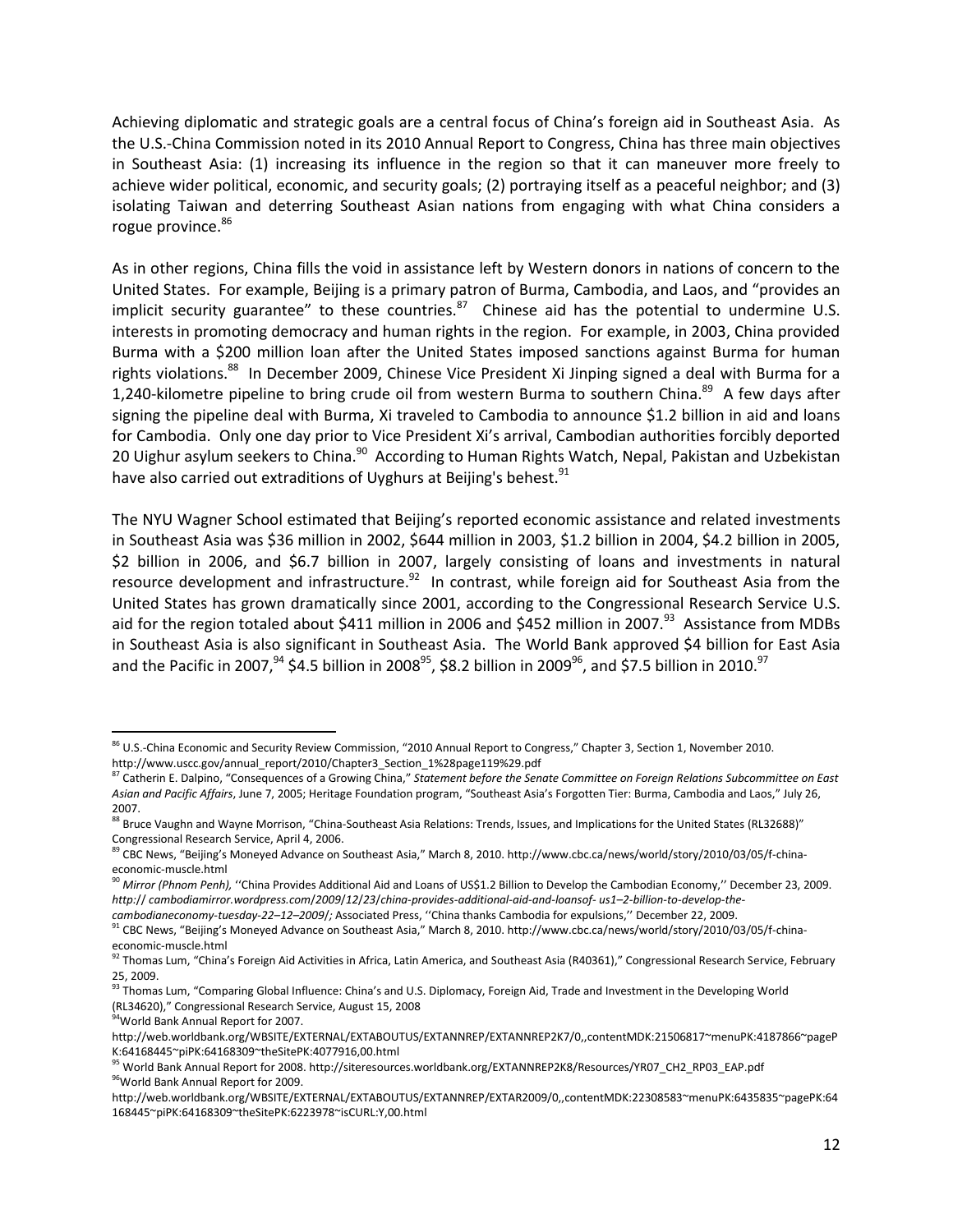Chinese aid to Southeast Asian nations appears to have grown since 2007. In 2009, China pledged \$1.2 billion in aid and loans to Cambodia, replacing Japan as the largest provider of assistance to that nation.<sup>98</sup> Western donors responded by assuring Cambodia of \$1.1 billion in aid in mid 2010, up from the previous year's \$950 million.<sup>99</sup>

As part of the 2009 China-ASEAN Investment Agreement, the Export-Import Bank of China created a private equity fund, with the goal of raising \$10 billion to finance infrastructure development in Southeast Asia. These funds will go toward infrastructure projects in mainland Southeast Asia, such as the construction of harbors in the Mekong River subregion and railways and highways that connect Vietnam and southwestern China.<sup>100</sup> China also has plans to develop the Nanning-Singapore Economic Corridor, which would will begin in Nanning in China and run through Vietnam, Laos, Cambodia, Thailand, Malaysia, and Singapore by railways, expressways, waterways and air routes.<sup>101</sup> As part of this effort, in December 2010 China announced the construction of a \$7 billion high speed rail line in Laos, to be mostly constructed by Chinese firms, which is expected to be completed by 2015.<sup>102</sup> In January 2011 the construction of another part of the corridor, a \$3.05 billion rail line from Singapore to China, running through Vietnam, was also announced.<sup>103</sup> These routes are intended to further interconnect Chinese and Southeast Asian markets.

China has also financed projects in maritime Southeast Asia. In the Philippines, the Export-Import Bank of China lent \$500 million to rehabilitate the Philippine National Railway's north line.<sup>104</sup> In addition, China and Indonesia agreed to allocate \$1.8 billion of preferential export buyers' credits to finance power plant and toll road construction in Indonesia.<sup>105</sup>

As China quickly expands its influence in Southeast Asia, not all of its foreign aid efforts have gone smoothly. Several of its agreements for joint infrastructure projects with mainland Southeast Asian governments contain provisions for upwards of 30,000 Chinese workers and their families to be settled on special ''plantations'' in the region, which has caused local concern as this deprives local workers of employment opportunities on these projects.<sup>106</sup> In other instances, Chinese projects may unintentionally contribute to instability that negatively impacts China and the beneficiary nation. In late June 2011, Kachin nationals (indigenous people in North Burma who have a tenuous and deteriorating relationship with the government) protested in front of Burmese and Chinese embassies abroad and called for a halt to the building of a series of dams in Northern Burma by Chinese power companies. About 30,000 people have been displaced in Northern Burma after fighting broke out between the

l

<sup>99</sup> http://www.atimes.com/atimes/Southeast\_Asia/MA12Ae01.html

<sup>102</sup> The China Post, "Laos swamped as foreign investment hits US\$13.6 bill," May 23, 2011.

http://www.chinapost.com.tw/business/asia/other/2011/05/23/303370/Laos-swamped.htm

<sup>105</sup> Yoga Rusmana and Liza Lin, "Indonesia Seeks China's Help in Doubling Foreign Investment," Bloomberg, April 18, 2010.

<sup>106</sup> U.S.-China Economic and Security Review Commission, *Hearing on China's Activities in Southeast Asia and the Implications for U.S. Interests,*  written testimony of Catharin Dalpino, February 4, 2010.

<sup>97</sup> World Bank Annual Report for 2010.

http://web.worldbank.org/WBSITE/EXTERNAL/EXTABOUTUS/EXTANNREP/EXTANNREP2010/0,,contentMDK:22626197~menuPK:7116859~page PK:64168445~piPK:64168309~theSitePK:7074179,00.html

<sup>98</sup> *Mirror (Phnom Penh),* ''China Provides Additional Aid and Loans of US\$1.2 Billion to Develop the Cambodian Economy,'' December 23, 2009. *http:*// *cambodiamirror.wordpress.com*/*2009*/*12*/*23*/*china-provides-additional-aid-and-loansof- us1–2-billion-to-develop-the-*

*cambodianeconomy-tuesday-22–12–2009*/*;* Associated Press, ''China thanks Cambodia for expulsions,'' December 22, 2009.

<sup>100</sup> Xinhua, ''China-ASEAN fund to kick off soon,'' October 21, 2009. *http:*//*www.chinadaily.com.cn*/*bizchina*/*2009–10*/*21*/*content*l*8827618.htm*  $101$  http://www.bjreview.com.cn/quotes/txt/2010-08/24/content\_293425.htm

<sup>&</sup>lt;sup>103</sup> China Daily, "High-speed railway to boost trade," January 18, 2011. http://www.chinadaily.com.cn/bizchina/2011-01/18/content\_11874287.htm

<sup>&</sup>lt;sup>104</sup> Thomas Lum, "China's Assistance and Government-Sponsored Investment Activities in Africa, Latin America, and Southeast Asia (R40940)" Congressional Research Service, November 25, 2009.